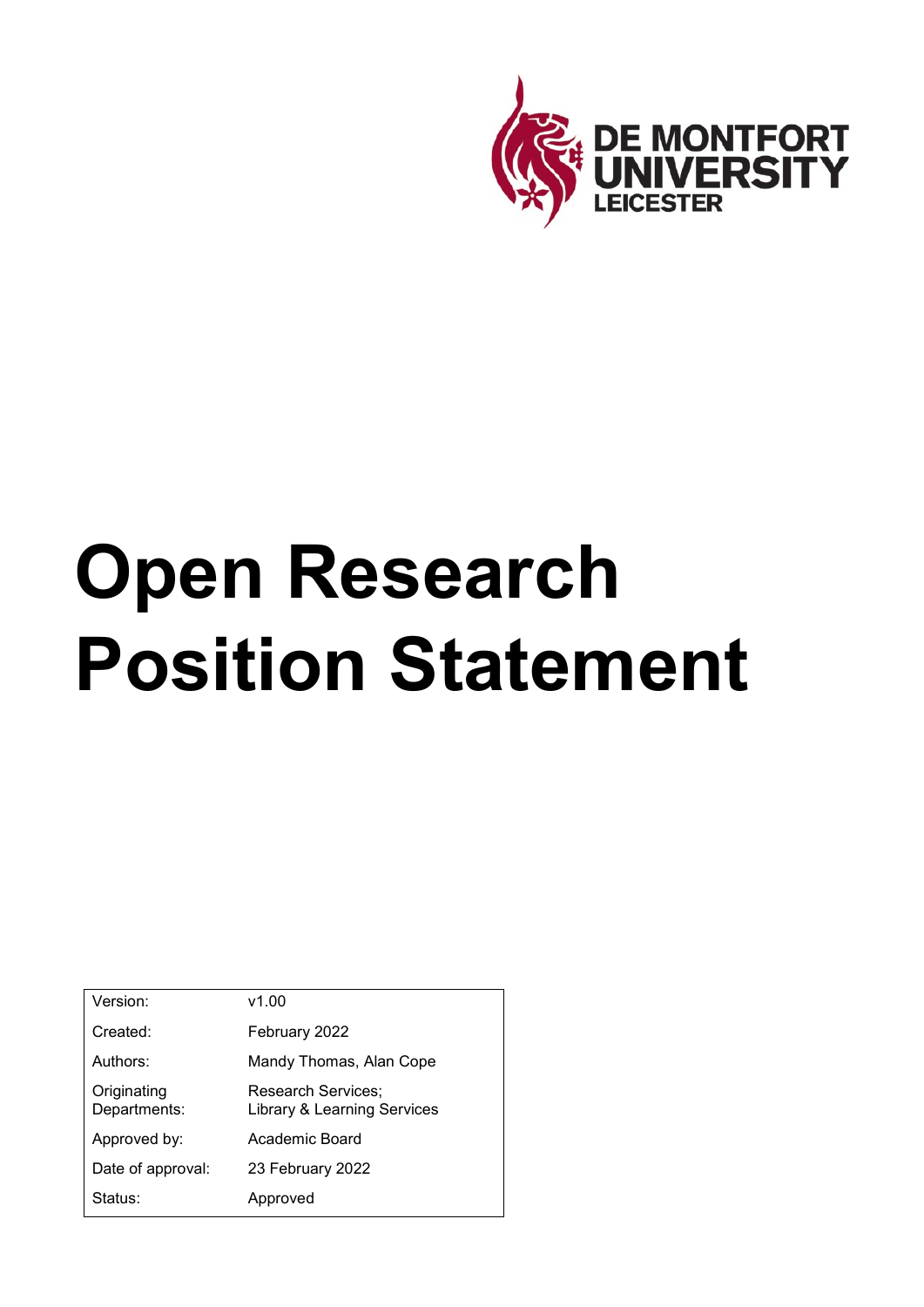### **Purpose of the Statement**

This Statement summarises the University's approach to Open Research. Informed by external frameworks including the [Concordat on Open Research Data](https://www.ukri.org/files/legacy/documents/concordatonopenresearchdata-pdf/) and the [UNESCO](https://unesdoc.unesco.org/ark:/48223/pf0000379949.locale=en)  [Recommendation on Open Science,](https://unesdoc.unesco.org/ark:/48223/pf0000379949.locale=en) it sets out key principles for the conduct and support of Open Research at De Montfort University, and is supported by more detailed Policy Frameworks for [Open Access](https://www.dmu.ac.uk/research/research-support/open-access.aspx) and [Research Data Management.](https://www.dmu.ac.uk/research/research-support/research-data-management.aspx)

This Statement is owned by the University Research and Innovation Committee (URIC).

### **Open Research at DMU**

The terms 'Open Research' and 'Open Science' can be used interchangeably. In a UK context, the term 'Open Science' tends to be seen as restricted to 'hard' scientific disciplines. Therefore, at DMU, along with many UK institutions, we choose to use the term 'Open Research' as inclusive of all disciplines and research communities.

Open Research is research which seeks, at **each stage of the research lifecycle**, to be discoverable, accessible, reusable, transparent and sustainable. Practising Open Research means sharing research outputs and processes as early as possible in the research lifecycle in a way that enables access and reuse by others. Examples of outputs/processes that might be shared include (but are not limited to) plans, methodologies, protocols, images, recordings, code, data, performances, publications, lab notebooks, open source software etc. Open Research involves collaborative working and sharing, and includes participative methods of research, such as 'Citizen Science' and Participatory Action Research.

DMU believes that knowledge brings the most benefits the more widely it is shared. The University promotes and supports Open Research to enhance inclusivity and collaboration, increase transparency and reproducibility, underpin research integrity, enhance impact, and to share knowledge as widely as possible.

For funded research and for certain types of outputs, the University mandates Open Access and Open Data in accordance with funder and government requirements, while recognising that there may be ethical, legal or commercial reasons why some of the outputs of research cannot be made openly accessible. However, the University also encourages researchers to make outputs of research and their accompanying data, 'as open as possible, as closed as necessary', whether externally funded or not.

DMU encourages all its researchers, at all career stages, to explore and use Open Research approaches. The University recognises Open Research approaches already being used by a number of its researchers, and encourages the sharing of this good practice. Understanding that dissemination will vary in different disciplines, DMU supports the freedom of researchers to pursue new knowledge and to make their research as openly accessible as possible within the parameters of their subject area.

DMU recognises the benefits of open approaches, not only through the sharing of DMU research, but also through sharing in the research of others. The University encourages